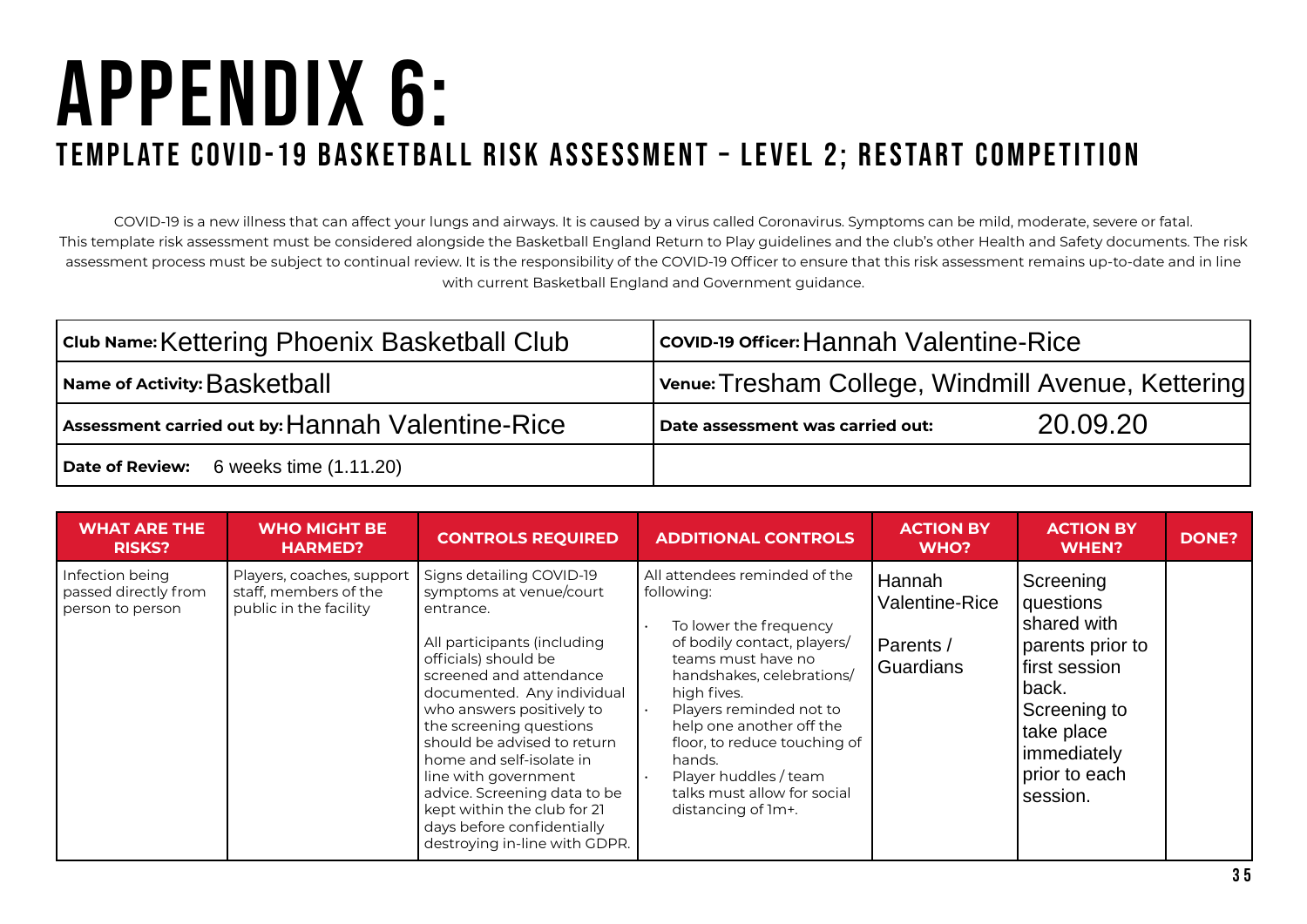| <b>WHAT ARE THE</b><br><b>RISKS?</b>                        | <b>WHO MIGHT BE</b><br><b>HARMED?</b>                                                                                                           | <b>CONTROLS REQUIRED</b>                                                                                                                                                                                                                      | <b>ADDITIONAL CONTROLS</b>                                                                                     | <b>ACTION BY</b><br><b>WHO?</b> | <b>ACTION BY</b><br><b>WHEN?</b> | <b>DONE?</b> |
|-------------------------------------------------------------|-------------------------------------------------------------------------------------------------------------------------------------------------|-----------------------------------------------------------------------------------------------------------------------------------------------------------------------------------------------------------------------------------------------|----------------------------------------------------------------------------------------------------------------|---------------------------------|----------------------------------|--------------|
| Infection being<br>passed directly from<br>person to person | Players, coaches, support<br>staff, members of the<br>public in the facility                                                                    | Screening should be set<br>up away from building<br>entrances/exits.                                                                                                                                                                          | Wash hands thoroughly for<br>20 seconds after going to<br>the toilet and use alcohol-<br>based hand rub.       | Hannah<br>Valentine-Rice        | Throughout<br>each session.      |              |
|                                                             |                                                                                                                                                 | Maximum of 30 people at<br>the venue including players,<br>coaches, support staff &<br>officials. Ensure two adults                                                                                                                           | Avoid shouting at all times<br>due to the incresed risk of<br>aerosol transmission.<br>Social distancing rules | Coaching<br><b>Assistants</b>   |                                  |              |
|                                                             |                                                                                                                                                 | are present at all practices<br>involving under 18s.                                                                                                                                                                                          | apply if not on the court in<br>a playing capacity.                                                            | Players                         |                                  |              |
|                                                             | Practice in small groups in<br>training whenever possible,<br>with that group working<br>together throughout to<br>reduce risk of transmission. | No congregating once<br>training or game has<br>ended.<br>Clear signage to ensure a<br>singular flow of people in<br>and out of the venue.                                                                                                    | Parents/<br>Guardians                                                                                          |                                 |                                  |              |
|                                                             |                                                                                                                                                 | Contact training should<br>be limited to 20 minute<br>intervals.                                                                                                                                                                              |                                                                                                                |                                 |                                  |              |
|                                                             |                                                                                                                                                 | Use of face coverings<br>mandatory for coaches and<br>support staff indoors and<br>strongly recommended<br>outdoors. Players may use<br>masks, but could restrict<br>breathing.                                                               |                                                                                                                |                                 |                                  |              |
|                                                             |                                                                                                                                                 | Hand sanitiser available on<br>entrances to building and on<br>courtside - should be applied<br>regularly. Application on<br>arrival, before training, every<br>20min during training, at<br>the end of training and on<br>leaving the venue. |                                                                                                                |                                 |                                  |              |
|                                                             |                                                                                                                                                 | Suitable hand washing<br>equipment available in toilets<br>and changing rooms.                                                                                                                                                                |                                                                                                                |                                 |                                  |              |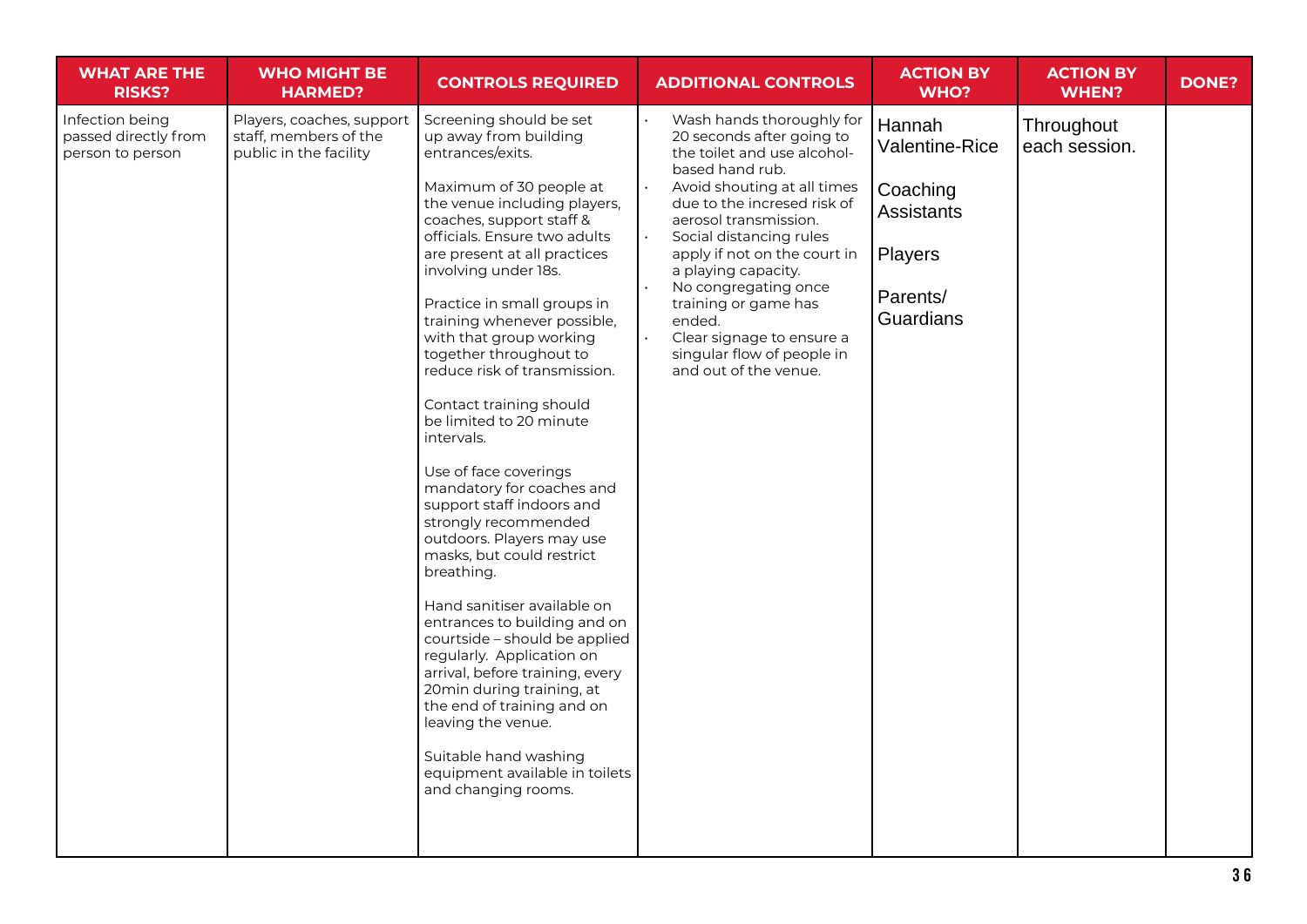| <b>WHAT ARE THE</b><br><b>RISKS?</b>                                             | <b>WHO MIGHT BE</b><br><b>HARMED?</b>                                        | <b>CONTROLS REQUIRED</b>                                                                                                                                                                                                                                                                                                                                                                                                                                                                                                                                                                                                                                                                                                                                                                                                                                                                      | <b>ADDITIONAL CONTROLS</b>                                                                                                                                       | <b>ACTION BY</b><br>WHO?                                                                                    | <b>ACTION BY</b><br><b>WHEN?</b> | <b>DONE?</b> |
|----------------------------------------------------------------------------------|------------------------------------------------------------------------------|-----------------------------------------------------------------------------------------------------------------------------------------------------------------------------------------------------------------------------------------------------------------------------------------------------------------------------------------------------------------------------------------------------------------------------------------------------------------------------------------------------------------------------------------------------------------------------------------------------------------------------------------------------------------------------------------------------------------------------------------------------------------------------------------------------------------------------------------------------------------------------------------------|------------------------------------------------------------------------------------------------------------------------------------------------------------------|-------------------------------------------------------------------------------------------------------------|----------------------------------|--------------|
| Infection being<br>passed directly from<br>person to person                      | Players, coaches, support<br>staff, members of the<br>public in the facility | Attendees advised before<br>leaving the house, they<br>should check they do not<br>have a high temperature, do<br>not have a persistent cough,<br>they have not lost their sense<br>of taste and/or smell, they<br>have not been in contact<br>with a person with suspected<br>COVID-19 within the past<br>14 days, they have not been<br>advised to self-isolate as<br>per NHS guidance. They<br>have read the Basketball<br>Risks sheet supplied in the<br>RTP document (Appendix<br>4). They are not shielding<br>or living with anyone that is<br>either high risk or shielding.<br>They have not returned from<br>foreign travel from a country<br>that does not have a travel<br>bridge in the last 14 days.<br>Train and play outside<br>if possible. If indoor is<br>permissible, ensure that any<br>doors/windows that surround<br>an indoor court are open to<br>allow ventilation. |                                                                                                                                                                  | Hannah<br><b>Valentine-Rice</b><br>Coaching<br><b>Assistants</b><br>Players<br>Parents/<br><b>Guardians</b> | Throughout<br>each session       |              |
| Infected surfaces in<br>the building e.g. door<br>handles, chairs and<br>benches | Players, coaches, support<br>staff                                           | Regular disinfection of<br>heavily used areas and<br>surfaces.<br>COVID-19 bin available<br>to dispose of cleaning<br>equipment.<br>Hand sanitiser available<br>on court and entrance<br>to building. Use separate<br>entrances and exits to the<br>court where possible.                                                                                                                                                                                                                                                                                                                                                                                                                                                                                                                                                                                                                     | All attendees reminded to;<br>Avoid touching high<br>contact surfaces e.g. door<br>handles, benches, chairs.<br>Use hand sanitiser<br>frequently during practice | Hannah V-R                                                                                                  | Throughout each session          |              |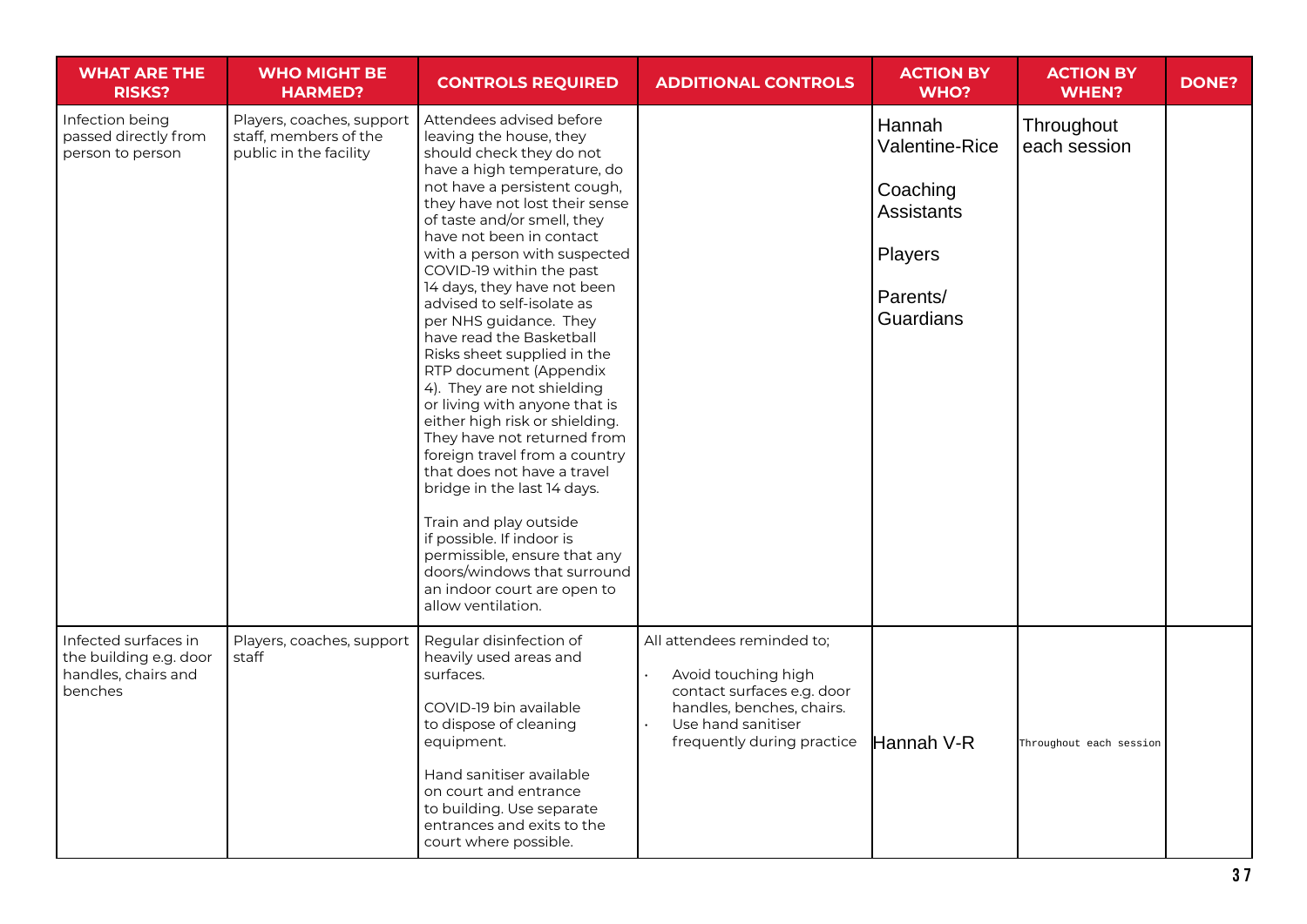| <b>WHAT ARE THE</b><br><b>RISKS?</b>                            | <b>WHO MIGHT BE</b><br><b>HARMED?</b> | <b>CONTROLS REQUIRED</b>                                                                                                                                                                                                                                                                                                                                                                | <b>ADDITIONAL CONTROLS</b>                                                                                                                                                                                                                                                                                                                                                     | <b>ACTION BY</b><br><b>WHO?</b>                                                               | <b>ACTION BY</b><br><b>WHEN?</b>                              | <b>DONE?</b> |
|-----------------------------------------------------------------|---------------------------------------|-----------------------------------------------------------------------------------------------------------------------------------------------------------------------------------------------------------------------------------------------------------------------------------------------------------------------------------------------------------------------------------------|--------------------------------------------------------------------------------------------------------------------------------------------------------------------------------------------------------------------------------------------------------------------------------------------------------------------------------------------------------------------------------|-----------------------------------------------------------------------------------------------|---------------------------------------------------------------|--------------|
| Infected equipment<br>e.g. basketball, water<br>bottles, towels | Players, coaches and<br>support staff | Players/teams & officials<br>should arrive at the venue<br>in their game attire to avoid<br>using changing rooms.<br>No water bottles should be<br>provided by coaches/clubs.<br>All water bottles named.<br>Team based training and<br>game play is permitted,<br>including the passing of balls<br>between players.<br>COVID-19 bin available<br>to dispose of cleaning<br>equipment. | All attendees reminded of the<br>following:<br>Not share water bottles.<br>Basketballs should be<br>washed or wiped down<br>before, during (every 20<br>minutes) and after the<br>session.<br>Have 2 match balls for<br>games, one can be<br>wiped down as the game<br>continues.<br>Ball wiping by officials at<br>all major stoppages (at the<br>end of quarters/time-outs). | Hannah<br>Valentine-Rice<br>Coaching<br><b>Assistants</b><br>Players<br>Parents/<br>Guardians | Throughout<br>each session                                    |              |
| Transport to and from<br>sessions                               | Players, coaches and<br>support staff | Car-pooling isn't advised<br>and public transport and<br>coaches/mini buses are not<br>advised.                                                                                                                                                                                                                                                                                         | If car pooling / sharing<br>transport is unavoidable,<br>participants advised of the<br>safety measures outlined in<br>RTP - Level 2.                                                                                                                                                                                                                                          | As above                                                                                      | Prior to each<br>session and at<br>the end of each<br>session |              |
| Toilets and changing<br>rooms                                   | Players, coaches and<br>support staff | Cleaned regularly.<br>Suitable hand washing<br>equipment available in toilets<br>and changing rooms.<br>Venues should operate a 1 in,<br>I out rule when toilets have<br>restricted access.<br>No sharing of towels by<br>players, staff or officials.                                                                                                                                  | All attendees reminded of the<br>following:<br>Arrive changed, ready to<br>play.<br>Avoid prolonged time in<br>the toilet.<br>Avoid showering and<br>changing at venue where<br>possible.<br>Wash hands thoroughly<br>for 20 seconds and use an<br>alcohol-based hand gel<br>after going to the toilet.                                                                        | As above                                                                                      | Throughout<br>each session                                    |              |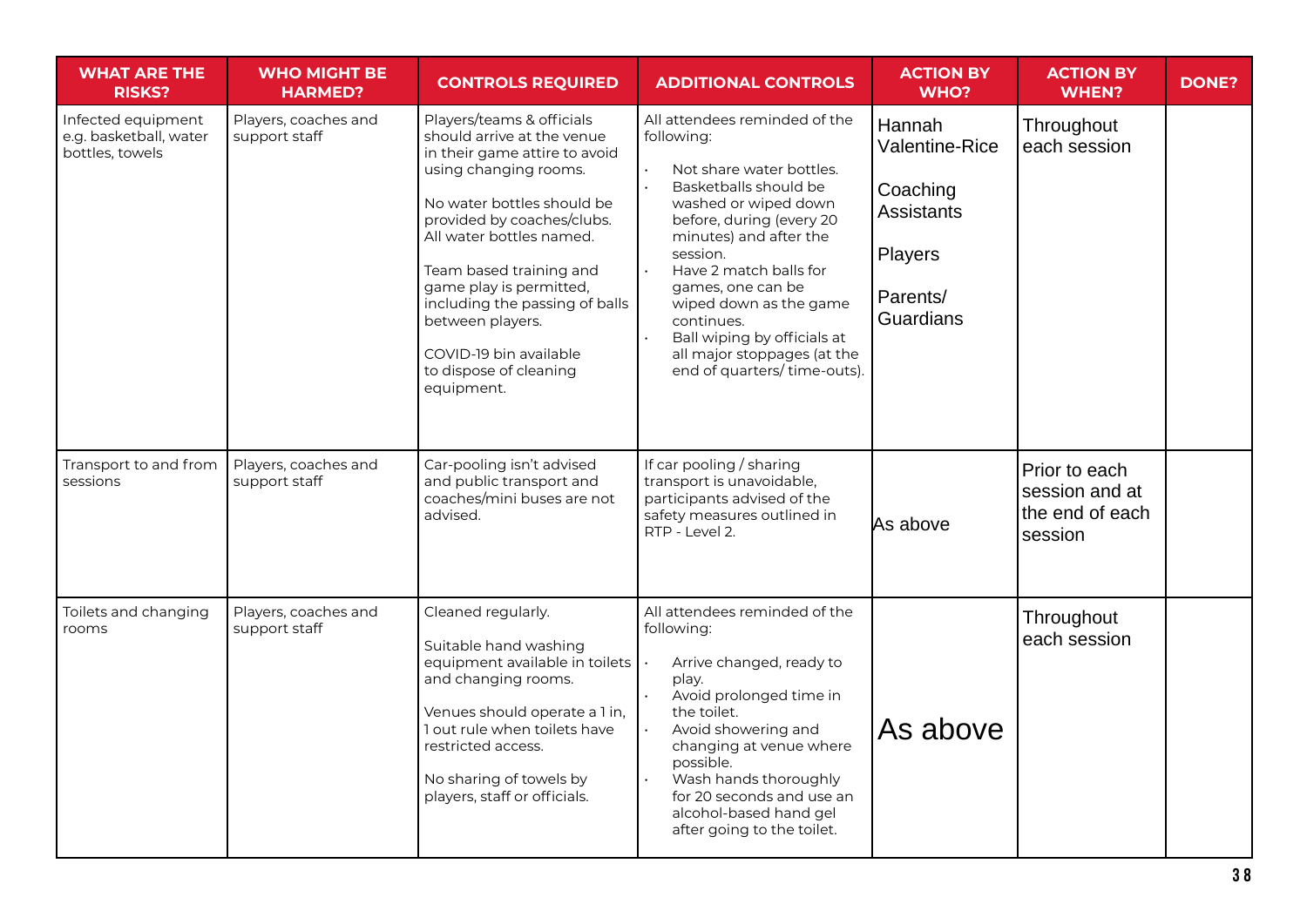| <b>WHAT ARE THE</b><br><b>RISKS?</b>                                                                    | <b>WHO MIGHT BE</b><br><b>HARMED?</b>                                 | <b>CONTROLS REQUIRED</b>                                                                                                                                                                                                                                                                                                                                                              | <b>ADDITIONAL CONTROLS</b>                                                                                                                                     | <b>ACTION BY</b><br>WHO? | <b>ACTION BY</b><br><b>WHEN?</b> | <b>DONE?</b> |
|---------------------------------------------------------------------------------------------------------|-----------------------------------------------------------------------|---------------------------------------------------------------------------------------------------------------------------------------------------------------------------------------------------------------------------------------------------------------------------------------------------------------------------------------------------------------------------------------|----------------------------------------------------------------------------------------------------------------------------------------------------------------|--------------------------|----------------------------------|--------------|
| Infection passed on<br>by non-participants<br>i.e. spectators and<br>members of the<br>public           | Players, coaches and<br>support staff                                 | Coaches and all support staff<br>should meet players outside<br>of the building.<br>Parents and spectators to not<br>be permitted in the venue<br>for practice. No spectators to<br>be permitted at competitive<br>fixtures.<br>Players and coaches should<br>avoid leaving the court<br>unless it's to go to the toilet.<br>Use doors which lead directly<br>onto court if possible. | All attendees reminded to;<br>Stay on court<br>Hand sanitise regularly                                                                                         | As above                 | Throughout each<br>lsession      |              |
| Increased risk to<br>individuals with<br>underlying medical<br>conditions and those<br>from BAME groups | Those with underlying<br>medical conditions and<br><b>BAME</b> groups | Staff should make sure any<br>participants within high<br>risk group have all risk<br>assessment information<br>available so they can make<br>an informed choice about<br>joining the session.                                                                                                                                                                                        | Those individuals with<br>underlying medical conditions<br>to complete Appendix 4 of the<br>Return to Basketball Guidance.                                     | Hannah Valentine-Rice    | Prior to first<br>session        |              |
| Risk to those<br>returning to<br>participate after being<br>affected severely by<br>Covid-19            | Players, coaches and<br>support staff                                 | Follow medical guidance<br>and/or BE Athletic<br>Development Programme<br><b>Medical Advice</b>                                                                                                                                                                                                                                                                                       | Depending on the severity<br>of the COVID-19 symptoms<br>certain individuals may need<br>to consult a doctor to get<br>approval to return to playing<br>sport. | Hannah Valentine-Rice    | Throughout each<br>session       |              |